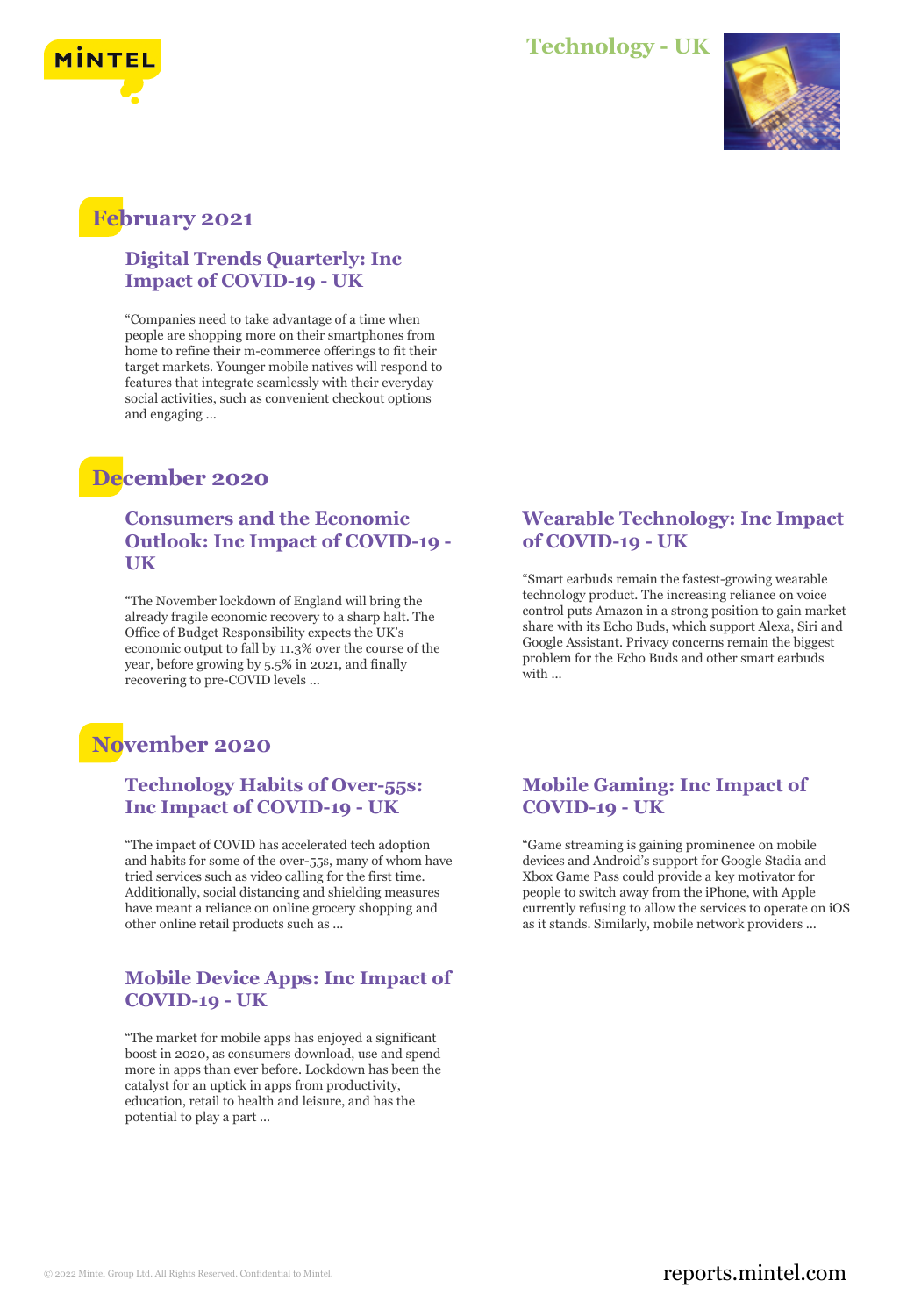



## **October 2020**

#### **Televisions: Inc Impact of COVID-19 - UK**

"Despite a spike in sales of televisions in the initial stages of the pandemic, as consumers bought new sets for the household in lieu of socialising, profit warnings from manufacturers as well as supply chain issues, mean the picture is not all rosy. Heavy discounting of recent models and competition ...

### **Digital Trends Quarterly: Inc Impact of COVID-19 - UK**

"Despite supply chain issues, the leading brands have continued to release annual upgrades across technology segments. Foldable and dual-screen offerings are bringing innovation to smartphones, laptops and tablets, although take-up remains low. The economic uncertainty surrounding COVID-19 will see consumers even more focused on price and reliability when it comes ...

## **September 2020**

#### **Consumers and the Economic Outlook: Inc Impact of COVID-19 - UK**

"The UK is in the midst of its deepest recession on record. However, the recovery has already started, with monthly GDP growth in May and June. However, the winding down of state support for businesses presents renewed threats that could derail the recovery and is expected to lead to significant ...

## **August 2020**

#### **Esports: Inc Impact of COVID-19 - UK**

"The COVID-19 lockdown is expected to have boosted viewership of esports and game streams, as consumers look for ways to stay entertained at home. During lockdown, sports organisations organised esports competitions featuring professional athletes, while esports replaced traditional sport on TV in some cases, which will have increased esports' mainstream ...

### **Technology Habits of Generation Z: Inc Impact of COVID-19 - UK**

"Video calling has been a key tool for Generation Z as the COVID-19 lockdown stopped them from in-person social interaction, and many in the age group say they are likely to continue to use it in the future as a result of the pandemic. Video calling platforms must grasp the ...

#### **Video Games and Consoles: Inc Impact of COVID-19 - UK**

"Streaming services across a range of technology devices have grown in popularity in recent years and increasing use on consoles highlights the potential interest in watching media alongside the gaming experience. There are opportunities for gaming manufacturers to encourage people to buy the next-generation consoles by offering free subscriptions to ...

### **Desktop, Laptop and Tablet Computers: Inc Impact of COVID-19 - UK**

"The decline in sales will be larger than anticipated following the onset of COVID-19 and subsequent recession. However, while most consumers are happy to retain their devices as long as possible, laptops in particular have become a near-essential item for many,

### © 2022 Mintel Group Ltd. All Rights Reserved. Confidential to Mintel.  $\blacksquare$  reports.mintel.com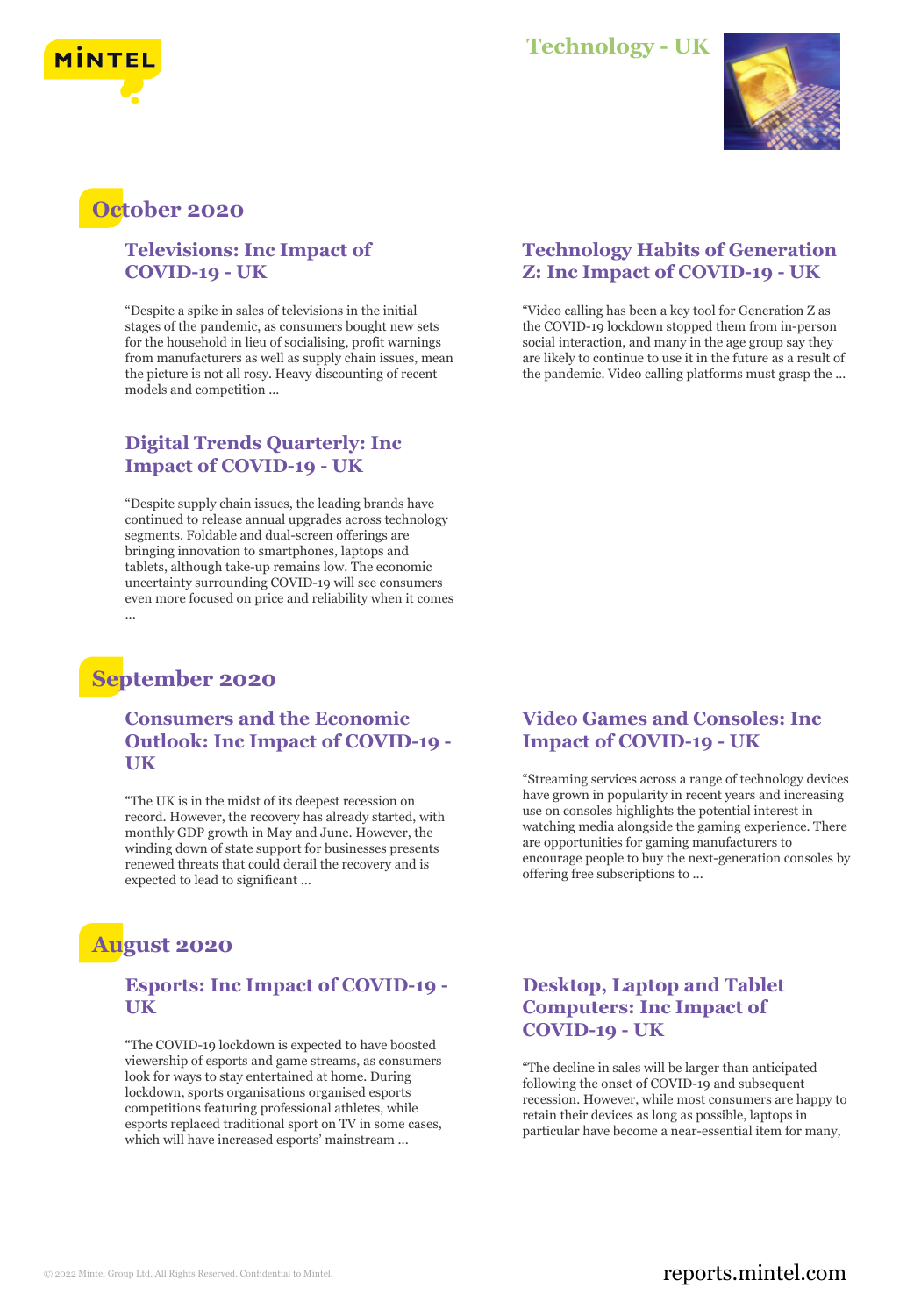



creating a strong replacement market that will endure in ...

#### **Social Media: Inc Impact of COVID-19 - UK**

"The COVID-19 crisis has seen social media platforms take a stronger content moderation role than ever before, such as overtly promoting trusted sources and banning users that are spreading misinformation. This comes as platforms have already been facing more pressure from consumers, governments and advertisers to tackle the issue of ...

## **July 2020**

#### **The Impact of COVID-19 on Technology - UK**

"The boom in use of videoconferencing services has been the highest profile example of consumers turning to tech to fulfil a lockdown-driven need, and the sector is likely to see continuing competition between the major services even after lockdown is lifted. Although people will no longer be as reliant on ...

#### **The Connected Home: Inc Impact of COVID-19 - UK**

"Voice-controlled speakers continue to be the fastestgrowing smart home product and consumers had greater incentive to buy smart displays during the early stages of the COVID-19 lockdown. People show high interest in smart security, and focusing on their potential to aid easier deliveries can help demonstrate their value for everyday ...

## **June 2020**

### **Consumers and the Economic Outlook: Inc Impact of COVID-19 - UK**

"COVID-19 has had a profound impact on British consumers and businesses, shutting down major sections of the economy and having a serious effect on job security. As a result, consumer confidence has taken a dive, while concerns about the impact of Brexit have spiked as people consider the implications of ...

# **May 2020**

#### **Mobile Phones: Inc Impact of COVID-19 - UK**

"The mobile phone market stayed stable in 2019 as Samsung and Apple continued to dominate the market,

### **Voice Control: Inc Impact of COVID-19 - UK**

"Voice is becoming an increasingly important way for brands to create interactions with consumers across key parts of their lives, from information gathering to smart home control and, increasingly, for purchasing. Although COVID-19 will see people put new technology purchases on hold, people will be spending more time at home ...